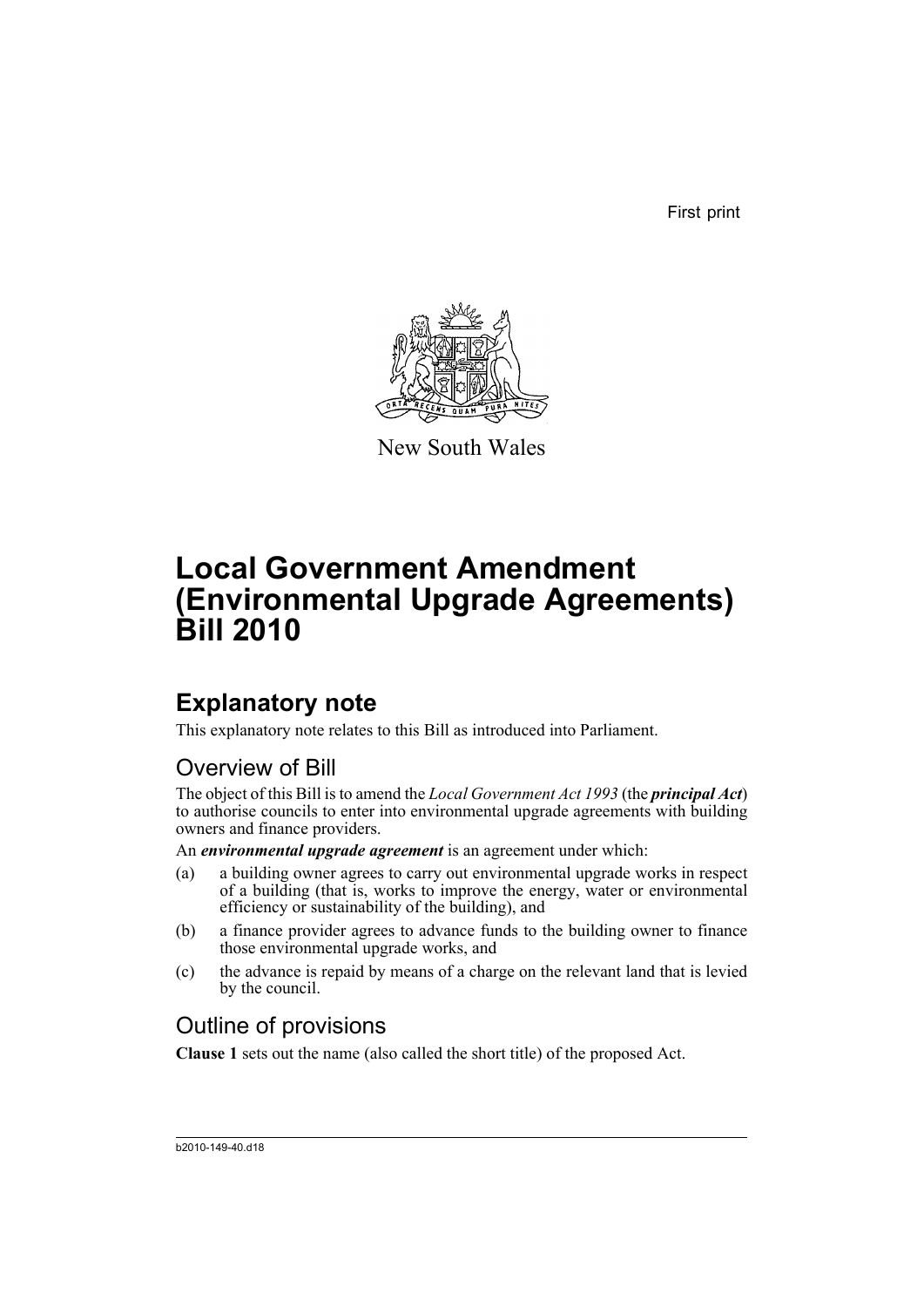Explanatory note

**Clause 2** provides for the commencement of the proposed Act on a day or days to be appointed by proclamation.

## **Schedule 1 Amendment of Local Government Act 1993 No 30**

**Schedule 1 [1]** makes the amendment described in the Overview.

In addition to authorising a council to enter into an environmental upgrade agreement, the amendment makes provision for the following:

- (a) the buildings that can be the subject of an environmental upgrade agreement (commercial buildings and strata buildings),
- (b) the types of works that can be authorised by an environmental upgrade agreement,
- (c) requirements as to the content of environmental upgrade agreements.

The amendment authorises a council to levy a charge (an *environmental upgrade charge*) in respect of the land on which a building to which the environmental upgrade agreement relates is erected or, in the case of a strata building, the land that is the subject of the relevant strata scheme.

Money paid to the council in respect of an environmental upgrade charge is to be paid by the council to the finance provider under the environmental upgrade agreement, after deduction of any council fees that the council is authorised to retain.

The amendment applies various provisions of the principal Act that relate to the levying and payment of charges on rateable land to an environmental upgrade charge. This means that the charge will be recoverable against any occupier of the land on which it is charged.

In relation to strata buildings, the amendment requires the owners corporation for the building to pay the environmental upgrade charge.

An environmental upgrade charge must be paid within 28 days after notice of the charge is served on the person liable to pay it. A council must hold the charge, pending its payment to the finance provider, in a separate account in its trust fund.

A council is to use its best endeavours to recover a charge, but a failure by a person to pay the charge does not make the council liable to pay the charge to a finance provider.

The amendment also allows a provision of a lease to require a lessee to pay to the lessor a contribution towards an environmental upgrade charge payable under an environmental upgrade agreement that relates to the premises that are the subject of the lease. The amount recoverable by the lessor as a contribution must not exceed a reasonable estimate of the cost savings to be made by the lessee, as a consequence of the environmental upgrade works provided for by the environmental upgrade agreement, during the period to which the contribution relates. An environmental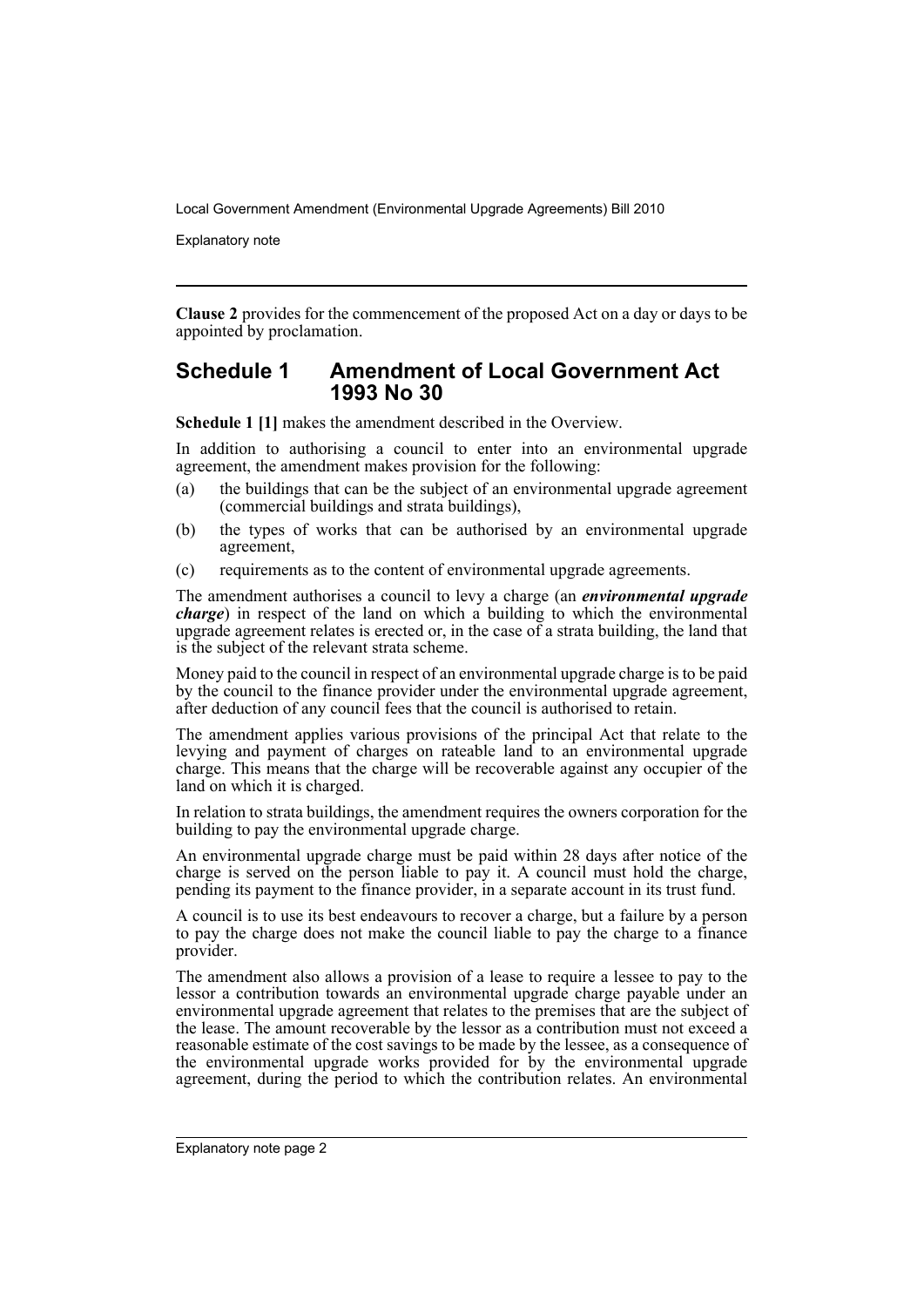Explanatory note

upgrade agreement may make provision for the methodology for determining those cost savings. However, the parties to a lease may agree on a different method of calculation of the lessee's contribution.

Entry into an environmental upgrade agreement is voluntary, and a council cannot require a person to enter into an agreement, whether by condition of a development consent, order or otherwise.

The amendment also requires a council to include information relating to environmental upgrade agreements in its annual report and authorises a council to provide information to the Director-General of the Department of Environment, Climate Change and Water.

The Minister for Climate Change and the Environment may, with the concurrence of the Minister administering the principal Act, make guidelines relating to environmental upgrade agreements and the functions of councils under the new provisions. In particular, the guidelines may make provision for the terms that may be included in environmental upgrade agreements with respect to the recovery of contributions towards environmental upgrade charges by lessees and the progress or implementation reports to be made by a building owner under an agreement. The regulations may make any of these requirements mandatory requirements.

The amendment also makes it clear that the functions of a council under an environmental upgrade agreement may be exercised by any council to which the assets, rights and liabilities of the council entering the agreement are transferred (for instance, in the event of a change to the council's area).

**Schedule 1 [2]** provides that the public tendering requirements do not apply in respect of an environmental upgrade agreement.

**Schedule 1 [3]** enables savings and transitional regulations to be made as a consequence of the enactment of the proposed Act.

**Schedule 1 [4]** provides for transitional matters. In particular, the amendment makes it a term of any existing lease that already requires the lessee to pay council charges that the lessee pay a contribution towards environmental upgrade charges in accordance with the arrangements for contributions referred to above. However, the parties to a lease may agree that a contribution is not required.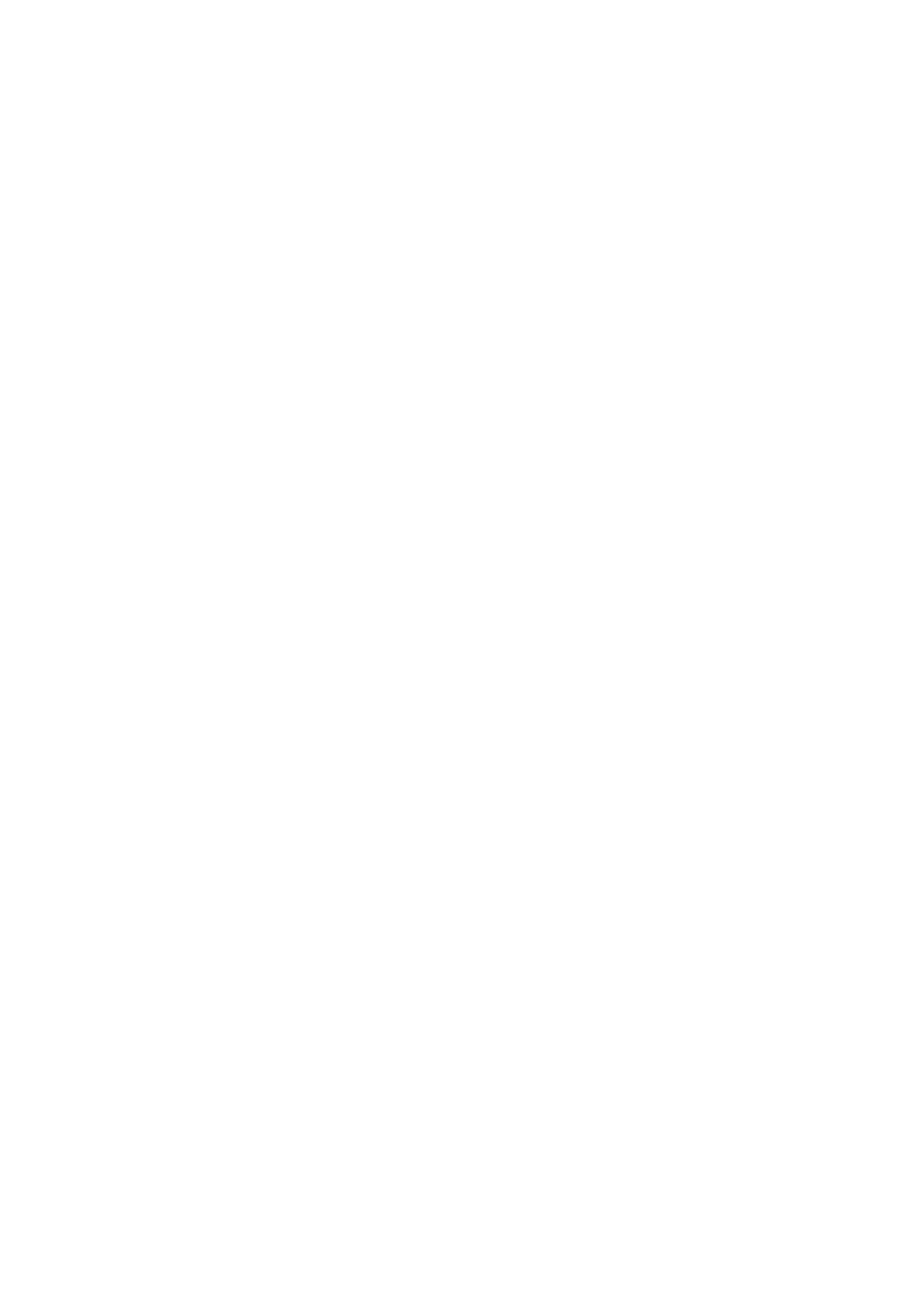First print



New South Wales

# **Local Government Amendment (Environmental Upgrade Agreements) Bill 2010**

# **Contents**

|                                                         | Page |
|---------------------------------------------------------|------|
| 1 Name of Act                                           |      |
| 2 Commencement                                          |      |
| Schedule 1 Amendment of Local Government Act 1993 No 30 | 3    |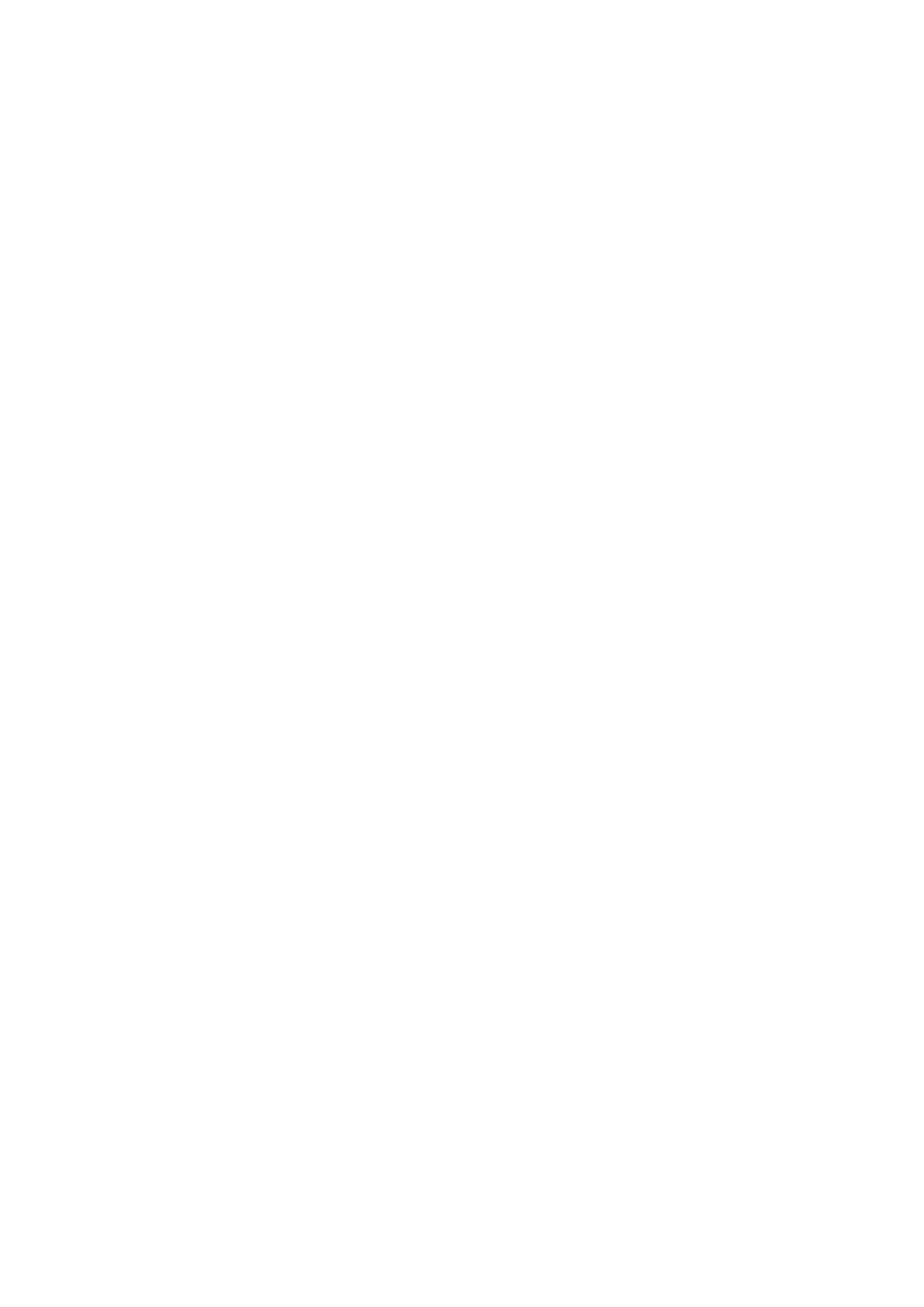

New South Wales

# **Local Government Amendment (Environmental Upgrade Agreements) Bill 2010**

No , 2010

## **A Bill for**

An Act to amend the *Local Government Act 1993* to make provision for environmental upgrade agreements.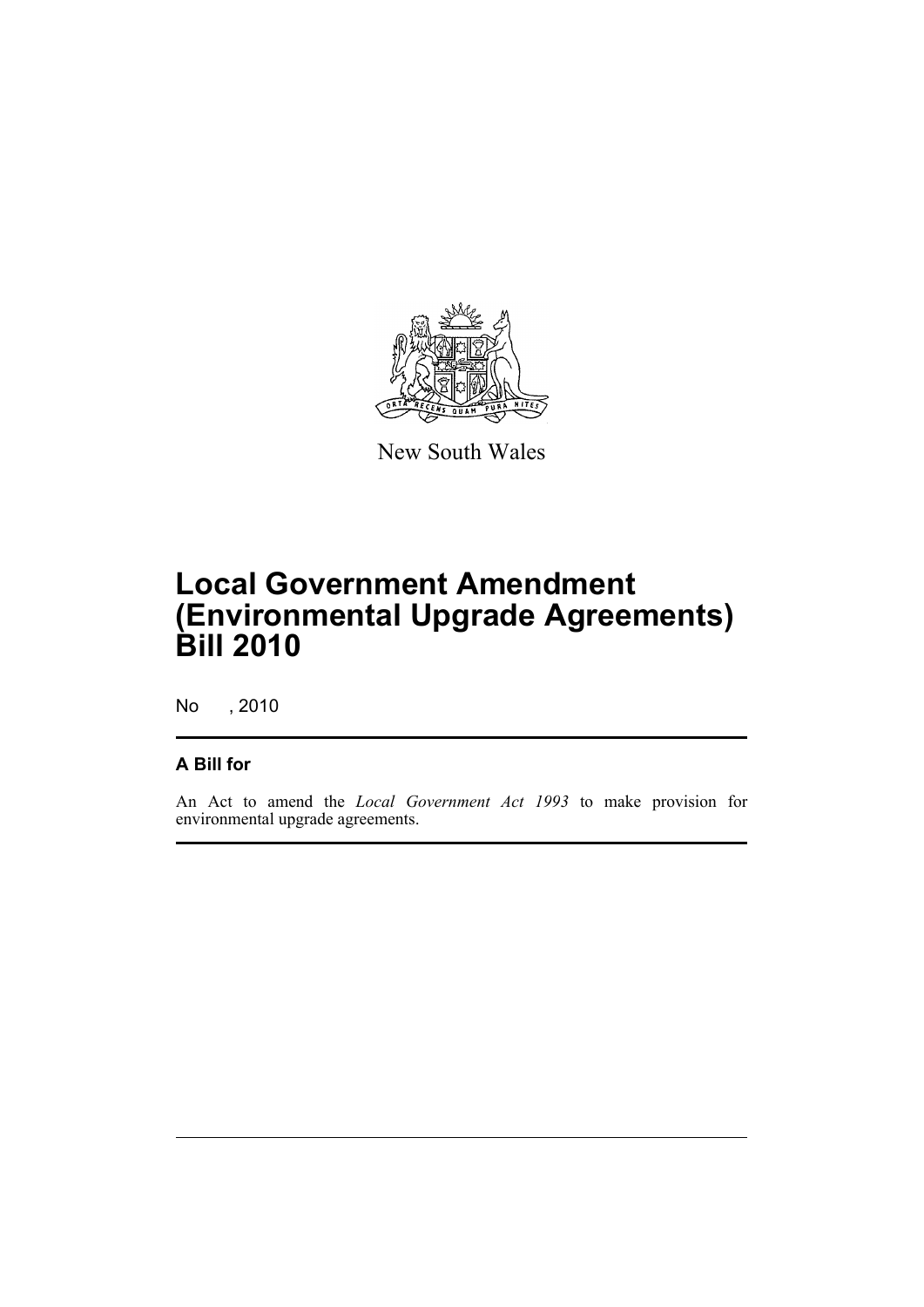<span id="page-7-1"></span><span id="page-7-0"></span>

| The Legislature of New South Wales enacts:                                                          |                     |  |  |  |
|-----------------------------------------------------------------------------------------------------|---------------------|--|--|--|
| Name of Act                                                                                         | 2                   |  |  |  |
| This Act is the <i>Local Government Amendment (Environmental</i> )<br>Upgrade Agreements) Act 2010. | 3<br>$\overline{4}$ |  |  |  |
| Commencement                                                                                        | 5                   |  |  |  |
| This Act commences on a day or days to be appointed by proclamation.                                | 6                   |  |  |  |
|                                                                                                     |                     |  |  |  |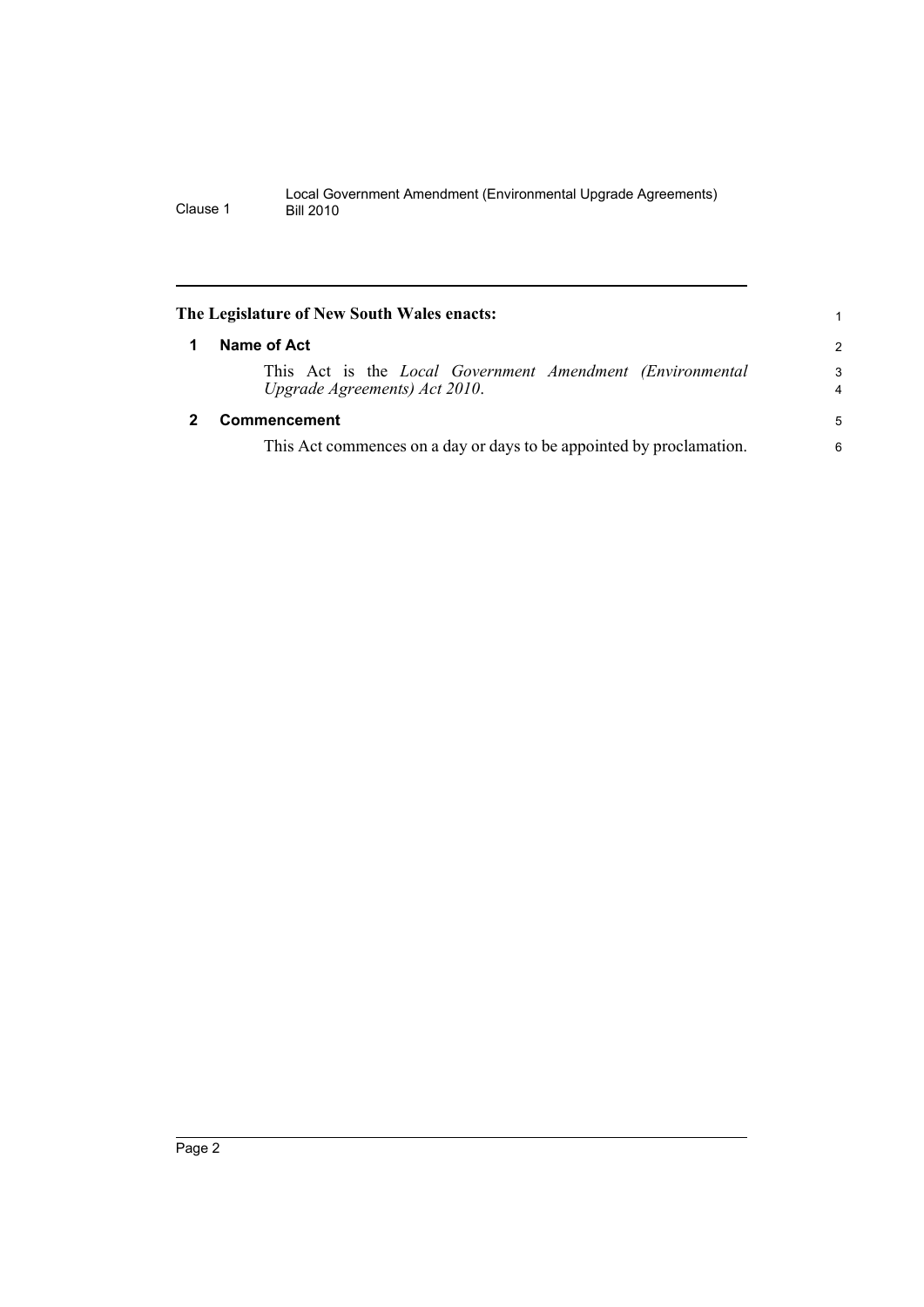Amendment of Local Government Act 1993 No 30 Schedule 1

<span id="page-8-0"></span>

| <b>Schedule 1</b> |                           | <b>Amendment of Local Government Act</b><br>1993 No 30                                                                                                                                     | 1<br>$\overline{2}$ |
|-------------------|---------------------------|--------------------------------------------------------------------------------------------------------------------------------------------------------------------------------------------|---------------------|
| [1]               | <b>Chapter 6, Part 2A</b> |                                                                                                                                                                                            | 3                   |
|                   | Insert after Part 2:      |                                                                                                                                                                                            | 4                   |
|                   |                           | Part 2A Environmental upgrade agreements                                                                                                                                                   | 5                   |
| 54C               |                           | <b>Definitions</b>                                                                                                                                                                         | 6                   |
|                   |                           | In this Part:                                                                                                                                                                              | 7                   |
|                   |                           | <i>environmental upgrade agreement—see section 54D.</i>                                                                                                                                    | 8                   |
|                   |                           | <i>environmental upgrade charge</i> —see section 54G.                                                                                                                                      | 9                   |
|                   |                           | <i>environmental upgrade works</i> —see section 54E.                                                                                                                                       | 10                  |
|                   |                           | owners corporation for a strata scheme means the owners<br>corporation for the strata scheme constituted under the Strata                                                                  | 11<br>12            |
|                   |                           | Schemes Management Act 1996.                                                                                                                                                               | 13                  |
|                   |                           | strata building means a building containing a lot or part of a lot<br>that is the subject of a strata scheme.                                                                              | 14<br>15            |
|                   |                           | strata scheme means a strata scheme under the Strata Schemes<br>(Freehold Development) Act 1973 or a leasehold strata scheme<br>under the Strata Schemes (Leasehold Development) Act 1986. | 16<br>17<br>18      |
| 54D               |                           | Environmental upgrade agreement                                                                                                                                                            | 19                  |
|                   | (1)                       | A council may enter into an environmental upgrade agreement<br>with a building owner and a finance provider in relation to a<br>building.                                                  | 20<br>21<br>22      |
|                   | (2)                       | An <i>environmental upgrade agreement</i> is an agreement under<br>which:                                                                                                                  | 23<br>24            |
|                   |                           | (a)<br>a building owner agrees to carry out environmental<br>upgrade works in respect of a building, and                                                                                   | 25<br>26            |
|                   |                           | a finance provider agrees to advance funds to the building<br>(b)<br>owner to finance those environmental upgrade works, and                                                               | 27<br>28            |
|                   |                           | the council agrees to levy a charge on the relevant land for<br>(c)<br>the purpose of repaying the advance to the finance<br>provider.                                                     | 29<br>30<br>31      |
|                   | (3)                       | A building owner is a person who is the owner of the land on<br>which the building is erected.                                                                                             | 32<br>33            |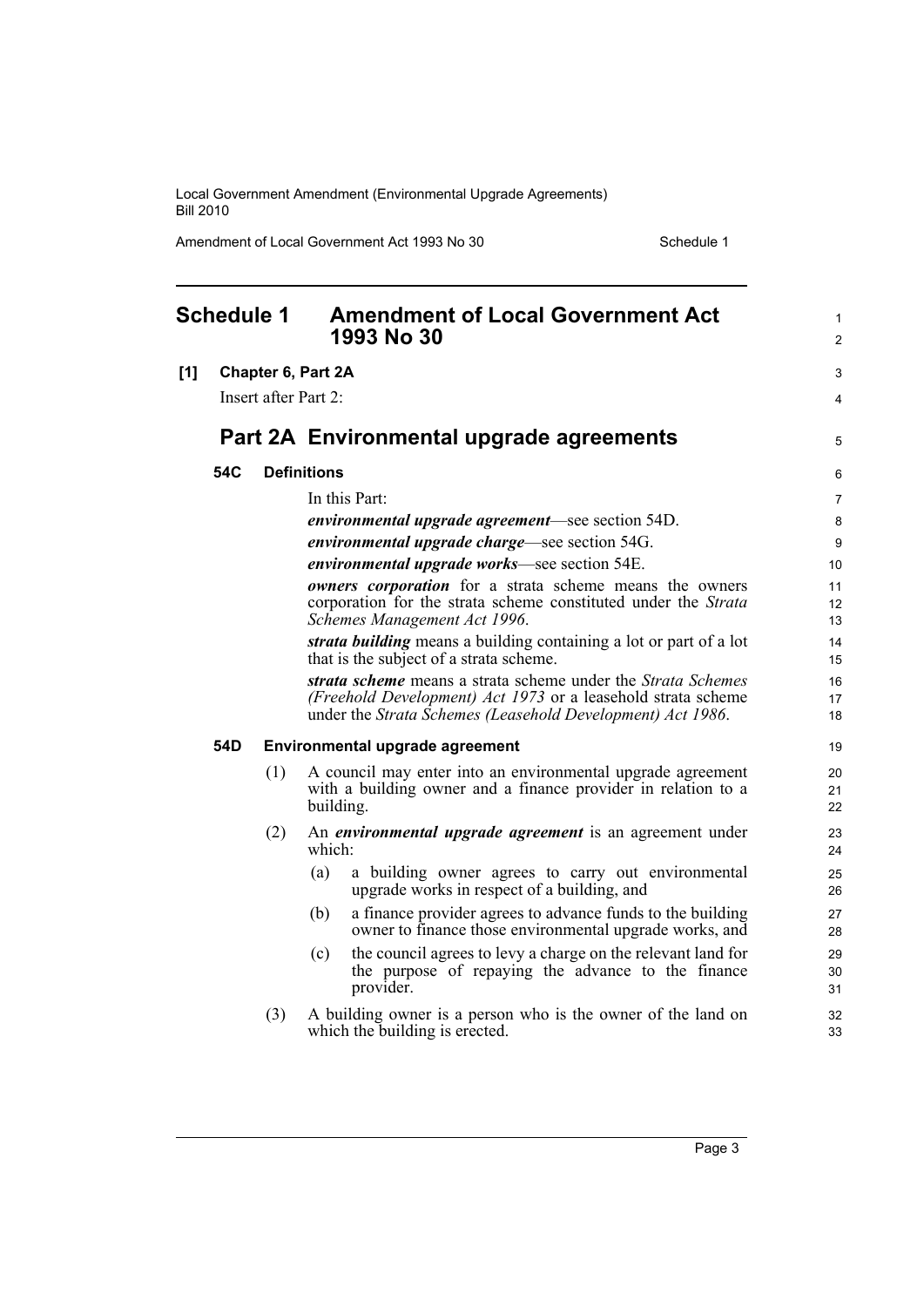| Schedule 1 | Amendment of Local Government Act 1993 No 30 |
|------------|----------------------------------------------|
|            |                                              |

|     | (4) | For a building erected on land that is the subject of a strata<br>scheme, the owners corporation for the strata scheme is taken to<br>be the building owner.                                                                               | 1<br>$\overline{c}$<br>$\ensuremath{\mathsf{3}}$ |
|-----|-----|--------------------------------------------------------------------------------------------------------------------------------------------------------------------------------------------------------------------------------------------|--------------------------------------------------|
|     | (5) | The function of entering into an environmental upgrade<br>agreement can be delegated by a council only to the general<br>manager of the council. The delegation must specify the building<br>or buildings to which the delegation relates. | 4<br>5<br>6<br>7                                 |
|     | (6) | Other persons may also be party to an environmental upgrade<br>agreement.                                                                                                                                                                  | 8<br>9                                           |
| 54E |     | What are environmental upgrade works?                                                                                                                                                                                                      | 10                                               |
|     | (1) | For the purposes of this Part, <i>environmental upgrade works</i> are<br>works to improve the energy, water or environmental efficiency<br>or sustainability of the building to which the agreement relates.                               | 11<br>12<br>13                                   |
|     | (2) | Environmental upgrade works include any works declared by the<br>regulations to be environmental upgrade works.                                                                                                                            | 14<br>15                                         |
|     | (3) | Environmental upgrade works do not include any works declared<br>by the regulations to be excluded works.                                                                                                                                  | 16<br>17                                         |
|     | (4) | More than one environmental upgrade agreement may be entered<br>into in relation to the same environmental upgrade works.                                                                                                                  | 18<br>19                                         |
| 54F |     | Buildings that can be subject of environmental upgrade<br>agreement                                                                                                                                                                        | 20<br>21                                         |
|     | (1) | An environmental upgrade agreement must relate to an existing<br>building (that is, a building that is complete and ready for lawful<br>use and occupation at the time the agreement is entered into).                                     | 22<br>23<br>24                                   |
|     | (2) | The building must be a non-residential building or a strata<br>building that is the subject of a multi-residence scheme.                                                                                                                   | 25<br>26                                         |
|     | (3) | A non-residential building is a building used wholly or<br>predominantly for commercial, industrial or other non-residential<br>purposes.                                                                                                  | 27<br>28<br>29                                   |
|     | (4) | A multi-residence scheme is a strata scheme comprising more<br>than 20 lots (disregarding utility lots and lots used for parking).                                                                                                         | 30<br>31                                         |
|     | (5) | The building must be located in the council's area at the time that<br>the agreement is entered into.                                                                                                                                      | 32<br>33                                         |
|     |     |                                                                                                                                                                                                                                            |                                                  |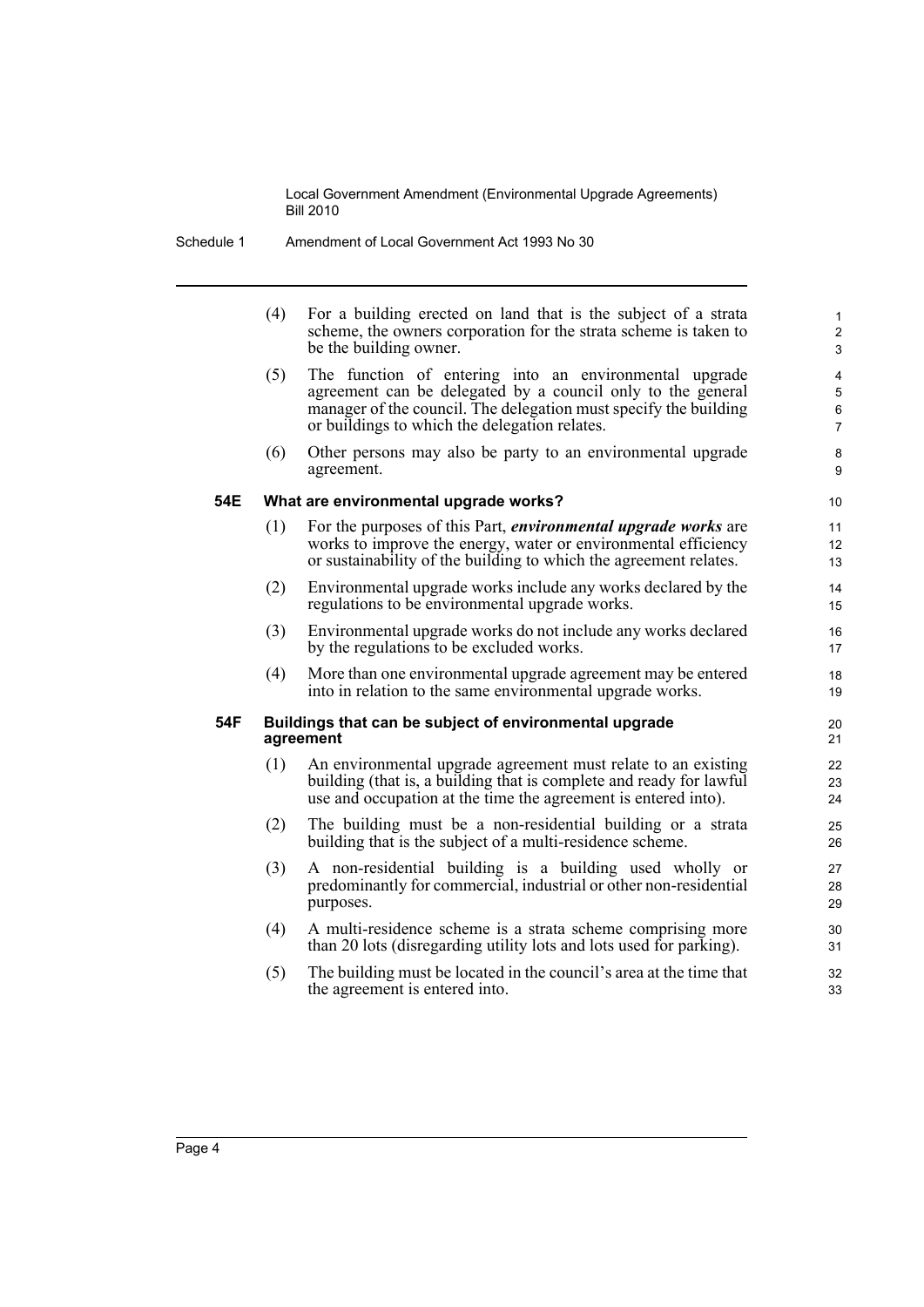Amendment of Local Government Act 1993 No 30 Schedule 1

| 54G |     | Contents of environmental upgrade agreement                                                                                                                                                                                                                                                                                                                 | $\mathbf{1}$                     |
|-----|-----|-------------------------------------------------------------------------------------------------------------------------------------------------------------------------------------------------------------------------------------------------------------------------------------------------------------------------------------------------------------|----------------------------------|
|     | (1) | An environmental upgrade agreement must specify the<br>following:                                                                                                                                                                                                                                                                                           | $\overline{\mathbf{c}}$<br>3     |
|     |     | (a)<br>the environmental upgrade works to be carried out by or on<br>behalf of the building owner under the agreement,                                                                                                                                                                                                                                      | 4<br>5                           |
|     |     | the amount of the advance or advances to be made by the<br>(b)<br>finance provider under the agreement,                                                                                                                                                                                                                                                     | $\,6\,$<br>7                     |
|     |     | the arrangements for repayment of the advance or<br>(c)<br>advances (the <i>agreed repayment arrangements</i> ).                                                                                                                                                                                                                                            | $\bf 8$<br>9                     |
|     | (2) | The agreed repayment arrangements may require the council to<br>levy a charge (an <i>environmental upgrade charge</i> ) for the<br>purpose of discharging the building owner's obligation to repay<br>the advance or advances made by the finance provider under the<br>agreement (including any interest or other charges payable under<br>the agreement). | 10<br>11<br>12<br>13<br>14<br>15 |
|     | (3) | The agreed repayment arrangements must specify:                                                                                                                                                                                                                                                                                                             | 16                               |
|     |     | the amount of the environmental upgrade charge or<br>(a)<br>charges to be levied by the council under the agreement (or<br>a method for calculating the amount of the charge or<br>charges), and                                                                                                                                                            | 17<br>18<br>19<br>20             |
|     |     | the date or dates on which the charge or charges are to be<br>(b)<br>levied by the council, and                                                                                                                                                                                                                                                             | 21<br>22                         |
|     |     | (c)<br>any adjustments to be made to the charge or charges in the<br>event of late payment.                                                                                                                                                                                                                                                                 | 23<br>24                         |
|     | (4) | Money paid to a council in respect of an environmental upgrade<br>charge is to be paid by the council to the finance provider in<br>accordance with the environmental upgrade agreement.                                                                                                                                                                    | 25<br>26<br>27                   |
|     | (5) | An environmental upgrade agreement may permit the early<br>repayment of any amount payable under the agreement.                                                                                                                                                                                                                                             | 28<br>29                         |
|     | (6) | An environmental upgrade agreement must be in writing.                                                                                                                                                                                                                                                                                                      | 30                               |
|     | (7) | An environmental upgrade agreement may include any other<br>provisions agreed to by the parties.                                                                                                                                                                                                                                                            | 31<br>32                         |
|     | (8) | An environmental upgrade agreement may be varied or<br>terminated by further agreement between the council, the finance<br>provider and the building owner for the time being.                                                                                                                                                                              | 33<br>34<br>35                   |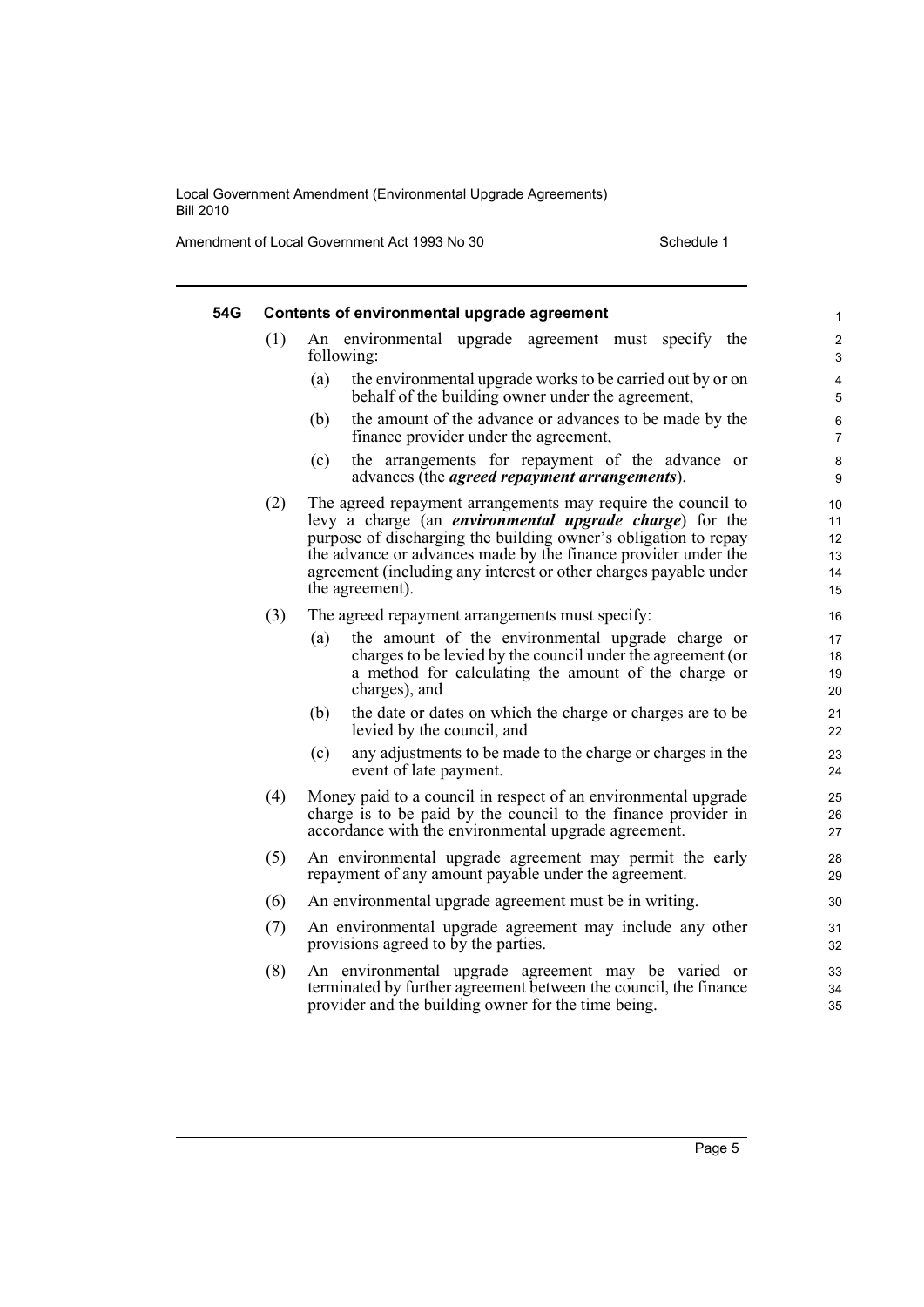Schedule 1 Amendment of Local Government Act 1993 No 30

| 54H |                                            | <b>Council fees under agreement</b>                                                                                                                                                                                                                             | $\mathbf{1}$             |
|-----|--------------------------------------------|-----------------------------------------------------------------------------------------------------------------------------------------------------------------------------------------------------------------------------------------------------------------|--------------------------|
|     | (1)                                        | An environmental upgrade agreement may authorise a council to<br>deduct from any money paid in respect of an environmental<br>upgrade charge, and retain, as a council fee:                                                                                     | $\overline{2}$<br>3<br>4 |
|     |                                            | (a)<br>a service fee, being a fee to cover any costs incurred by the<br>council in entering into, or administering, the agreement,<br>and                                                                                                                       | 5<br>6<br>$\overline{7}$ |
|     |                                            | (b)<br>a late payment fee, being the amount, or a part of the<br>amount, charged under the agreement for late payment of<br>an environmental upgrade charge.                                                                                                    | 8<br>9<br>10             |
|     | (2)                                        | The environmental upgrade agreement must specify the amount<br>of, or a method for calculating, any such council fee.                                                                                                                                           | 11<br>12                 |
|     | (3)                                        | Part 10 of Chapter 15 does not apply in respect of a council fee<br>charged under an environmental upgrade agreement.                                                                                                                                           | 13<br>14                 |
|     | (4)                                        | However, section 610D applies to the service fee component of<br>the council fee.                                                                                                                                                                               | 15<br>16                 |
| 54I | Power to levy environmental upgrade charge |                                                                                                                                                                                                                                                                 |                          |
|     | (1)                                        | A council may levy an environmental upgrade charge in<br>accordance with an environmental upgrade agreement.                                                                                                                                                    | 18<br>19                 |
|     | (2)                                        | An environmental upgrade charge may be levied only on the land<br>on which the building to which the environmental upgrade<br>agreement relates is erected or, in the case of a strata building, the<br>land that is the subject of the relevant strata scheme. | 20<br>21<br>22<br>23     |
| 54J | charge                                     | Application of other charge provisions to environmental upgrade                                                                                                                                                                                                 | 24<br>25                 |
|     | (1)                                        | The relevant provisions apply in respect of an environmental<br>upgrade charge in the same way as they apply in respect of a<br>charge levied under Chapter 15.                                                                                                 | 26<br>27<br>28           |
|     | (2)                                        | The <i>relevant provisions</i> are the following provisions:                                                                                                                                                                                                    | 29                       |
|     |                                            | Chapter 15—sections 543, 544, 545, 546 (1), (3), (4) and<br>(a)<br>$(5)$ , 550, 561, 569, 571, 573, 602 and 603,                                                                                                                                                | 30<br>31                 |
|     |                                            | Chapter 17—sections 695, 696 and 712 and Division 5 of<br>(b)<br>Part 2.                                                                                                                                                                                        | 32<br>33                 |
|     | (3)                                        | The relevant provisions apply with the following modifications:                                                                                                                                                                                                 | 34                       |
|     |                                            | in section 545, a reference to a provision of Part 4 of<br>(a)<br>Chapter 15 is taken to include a reference to a provision of<br>this Part,                                                                                                                    | 35<br>36<br>37           |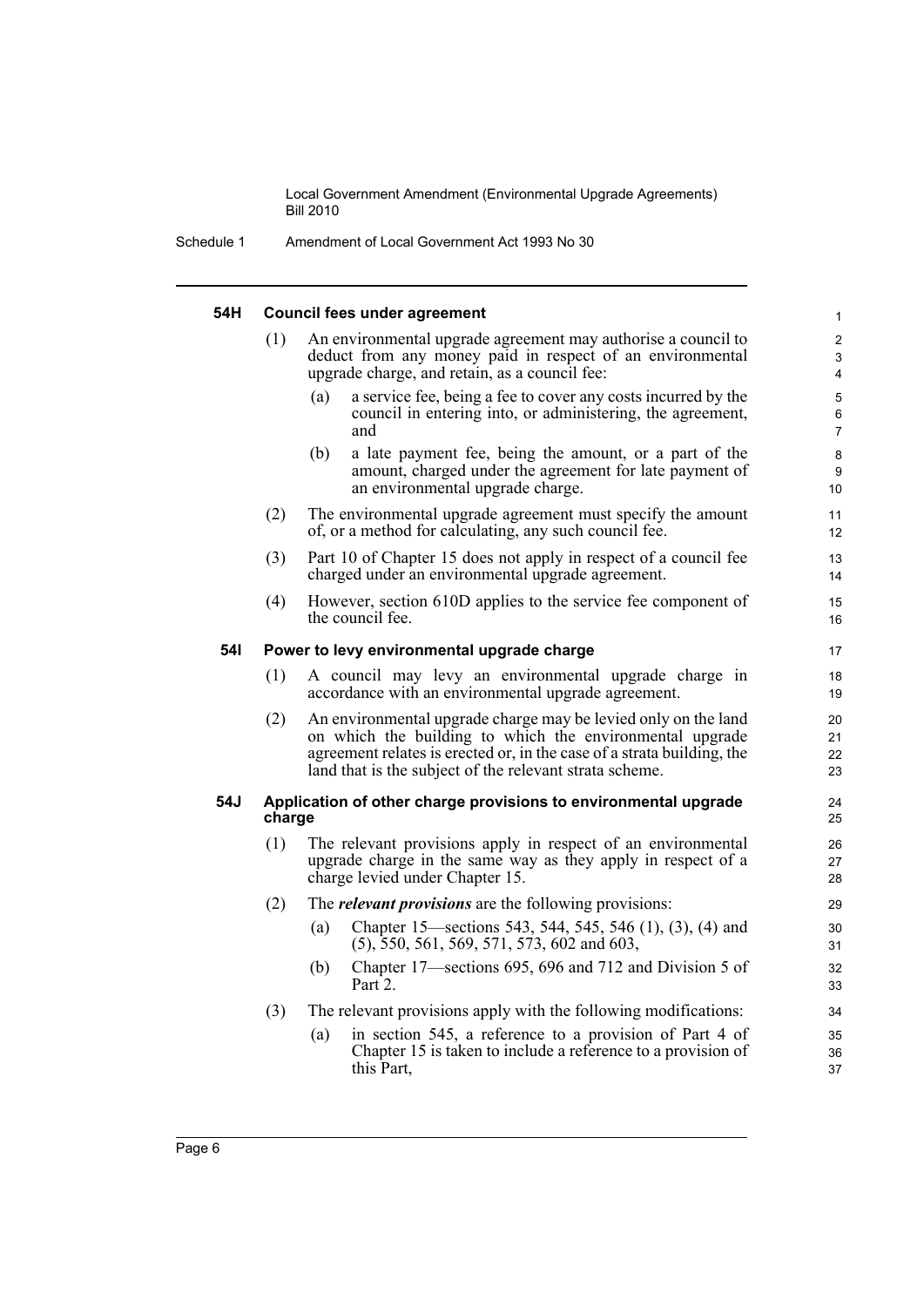Amendment of Local Government Act 1993 No 30 Schedule 1

- (b) in section 550, a reference to a rate or charge levied under this Act is taken to include a reference to any amount charged under an environmental upgrade agreement for late payment of an environmental upgrade charge.
- (4) The regulations may further apply, disapply or modify the operation of any provision of this Act that relates to charges levied by a council in respect of an environmental upgrade charge.

### **54K Special provisions relating to strata buildings**

- (1) An environmental upgrade charge that is levied in respect of land that is the subject of a strata scheme is payable by the owners corporation for that strata scheme.
- (2) This section has effect despite section 561, as applied by this Part.
- (3) An owners corporation may determine whether environmental upgrade charges are to be paid from its sinking fund or its administrative fund.
- (4) An owners corporation for a strata scheme must, on the request of an owner of a lot that forms part of the strata scheme, provide to the owner a copy of any environmental upgrade agreement that relates to premises the subject of the strata scheme.
- (5) The regulations may disapply or modify the operation of any provision of the *Strata Schemes Management Act 1996* in relation to environmental upgrade charges.

## **54L Payment of environmental upgrade charge**

- (1) An environmental upgrade charge is to be paid within 28 days after notice of the charge is served on the person liable to pay it.
- (2) When an environmental upgrade charge is paid to a council, the council may deduct from the payment, and retain, any amount that the council is authorised to deduct and retain as a council fee under the agreement.
- (3) Money paid to a council in respect of an environmental upgrade charge, other than any council fee retained by the council, must be held, pending its payment to the finance provider to which it is to be paid, in the council's trust fund in trust for the finance provider.
- (4) A separate account is to be established in the council's trust fund for money paid in respect of environmental upgrade charges.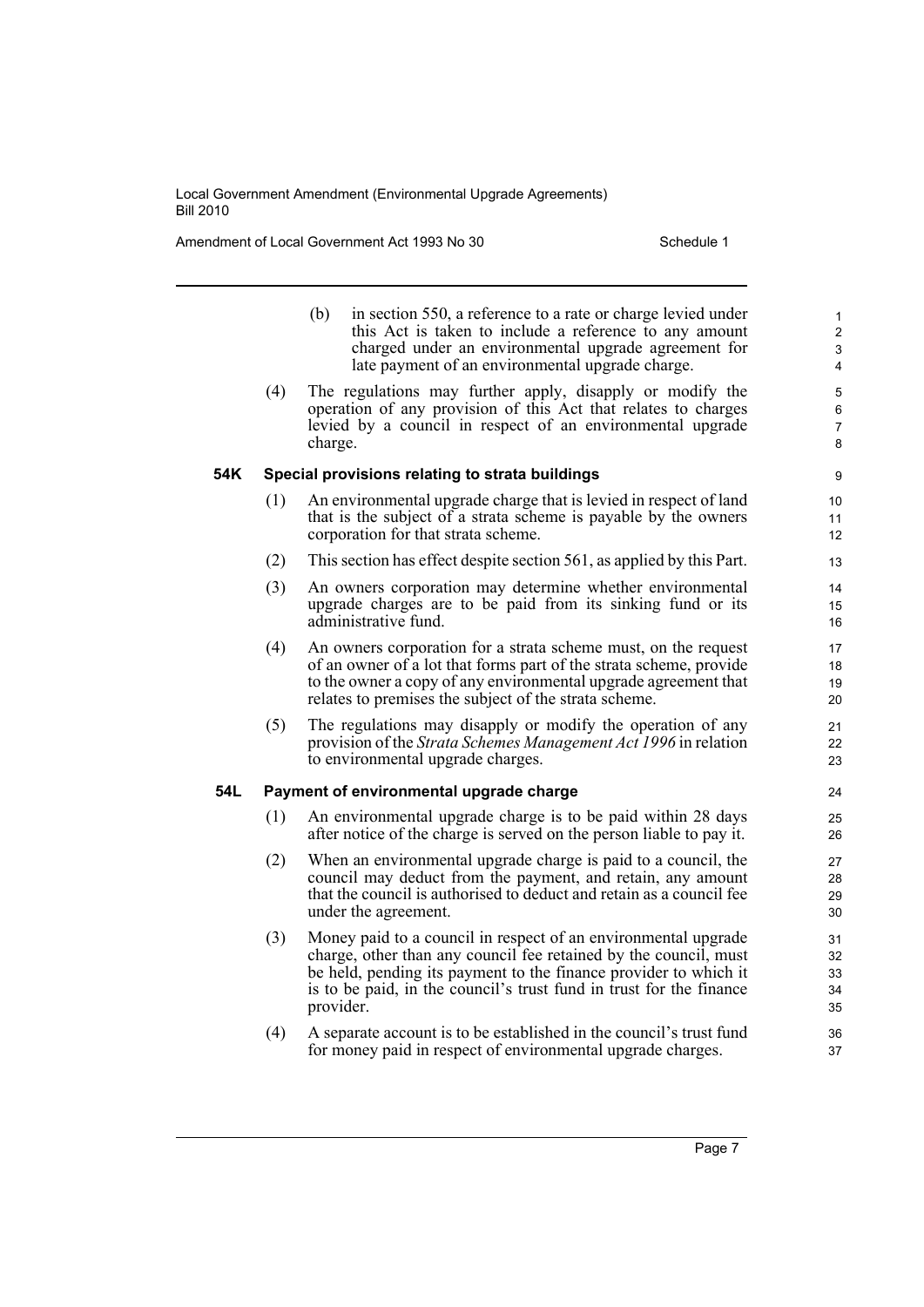Schedule 1 Amendment of Local Government Act 1993 No 30

(5) Money paid to a council in respect of an environmental upgrade charge does not form part of the council's general income under Part 2 of Chapter 15.

1 2 3

## **54M Liability of council to recover charge**

- (1) A council must use its best endeavours to recover an environmental upgrade charge in accordance with any requirements imposed on it by an environmental upgrade agreement.
- (2) However, a council is not liable for any failure by a person to pay an environmental upgrade charge or part of an environmental upgrade charge.
- (3) Accordingly, any such failure does not make the council liable to pay the outstanding amount to the finance provider.

### **54N Recovery of contributions from lessees**

- (1) A provision of a lease may require a lessee to pay to the lessor a contribution towards an environmental upgrade charge payable under an environmental upgrade agreement that relates to premises that are the subject of the lease.
- (2) The amount recoverable by the lessor as a contribution must not exceed a reasonable estimate of the cost savings to be made by the lessee, as a consequence of the environmental upgrade works provided for by the environmental upgrade agreement, during the period to which the contribution relates.
- (3) An environmental upgrade agreement may make provision for the recovery of contributions by a lessor (including by providing for the methodology by which the cost savings to be made by a lessee are to be estimated), in which case a contribution is recoverable only in accordance with that agreement.
- (4) The methodology may permit both savings made directly by the lessee and a proportion of savings made by all occupants of the relevant building to be counted towards the cost savings made by the lessee.
- (5) The parties to a lease may agree that subsections (2)–(4) do not apply in respect of the lease. In such a case, the lease may make alternative provision for the payment by the lessee of a contribution towards an environmental upgrade charge payable under an environmental upgrade agreement.
- (6) A lessor is not entitled to recover a contribution from a lessee towards the payment of an environmental upgrade charge unless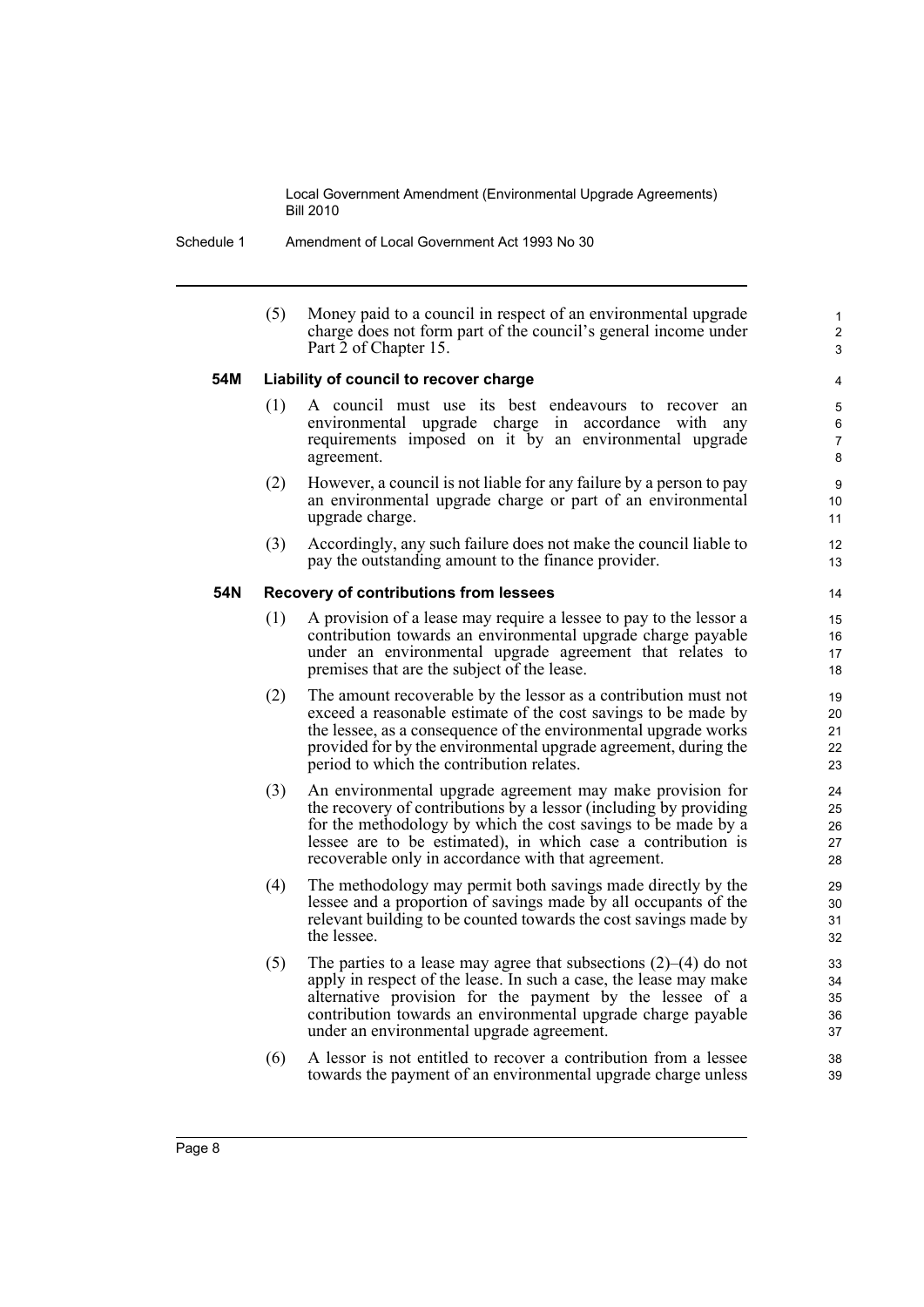Amendment of Local Government Act 1993 No 30 Schedule 1

**54P Reporting requirements**

|     |      | the lessor provides to the lessee, on request by the lessee, a copy<br>of the environmental upgrade agreement to which the<br>contribution relates.                                                                                                                   | $\mathbf{1}$<br>$\overline{2}$<br>3 |
|-----|------|-----------------------------------------------------------------------------------------------------------------------------------------------------------------------------------------------------------------------------------------------------------------------|-------------------------------------|
|     | (7)  | This section applies despite section 23 of the Retail Leases Act<br>1994 and section 40 of the Residential Tenancies Act 2010.                                                                                                                                        | 4<br>5                              |
|     | (8)  | To avoid doubt, a contribution referred to in this section is an<br>outgoing for the purposes of the Retail Leases Act 1994.<br>Note. See, in particular, section 27 of the Retail Leases Act 1994.                                                                   | 6<br>7<br>8                         |
|     | (9)  | The regulations may make further provision for or with respect to<br>the making of contributions towards environmental upgrade<br>charges by lessees.                                                                                                                 | $\boldsymbol{9}$<br>10<br>11        |
|     | (10) | In particular, the regulations may disapply or modify the<br>operation of any provision of the Retail Leases Act 1994 or the<br>Residential Tenancies Act 2010 in relation to any such<br>contribution.                                                               | 12<br>13<br>14<br>15                |
|     | (11) | In this section:<br><b>lease</b> means an agreement under which a person grants to another<br>person for value a right of occupation of premises.                                                                                                                     | 16<br>17<br>18                      |
| 54O |      | Agreements to be made on a voluntary basis                                                                                                                                                                                                                            | 19                                  |
|     | (1)  | Entry into an environmental upgrade agreement is voluntary.                                                                                                                                                                                                           | 20                                  |
|     | (2)  | A council must not require a person to enter into an<br>environmental upgrade agreement, whether as a condition of a<br>development consent or a requirement of an order under the<br><i>Environmental Planning and Assessment Act 1979</i> or by any<br>other means. | 21<br>22<br>23<br>24<br>25          |
|     | (3)  | This section does not prevent a planning agreement under the<br>Environmental Planning and Assessment Act 1979 making<br>provision for entry into an environmental upgrade agreement.                                                                                 | 26<br>27<br>28                      |
| 54P |      | <b>Reporting requirements</b>                                                                                                                                                                                                                                         | 29                                  |
|     | (1)  | A council must include particulars of any environmental upgrade<br>agreement entered into by the council in its annual report, in<br>accordance with any requirements imposed under section 406.                                                                      | 30<br>31<br>32                      |
|     | (2)  | The Director-General is to consult with the Director-General of<br>the Department of Environment, Climate Change and Water<br>regarding the requirements that are to apply under that section in                                                                      | 33<br>34<br>35                      |

respect of environmental upgrade agreements.

36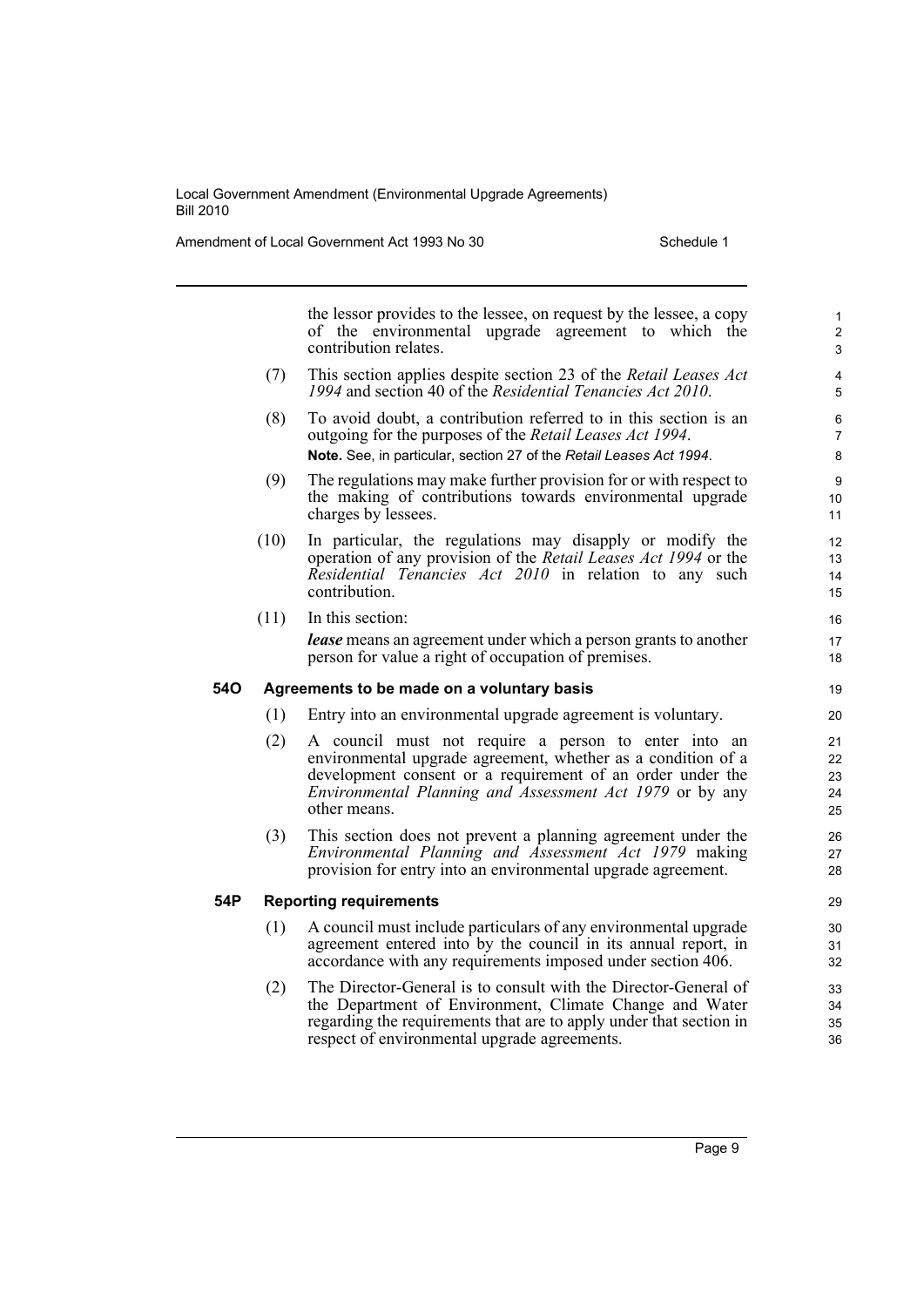- Schedule 1 Amendment of Local Government Act 1993 No 30
	- (3) A council is authorised to disclose information about any environmental upgrade agreement to which it is a party to the Director-General of the Department of Environment, Climate Change and Water.

(4) A council is required to disclose any information about an environmental upgrade agreement to which it is a party that is requested by the Director-General of the Department of Environment, Climate Change and Water.

## **54Q Guidelines**

- (1) The Minister for Climate Change and the Environment may, with the concurrence of the Minister administering this Act, from time to time prepare, adopt or vary guidelines relating to environmental upgrade agreements and the functions of councils under this Part.
- (2) In particular, the guidelines may specify provisions that may be included in an environmental upgrade agreement with respect to:
	- (a) the making of contributions by lessees towards environmental upgrade charges payable under an agreement (including by providing for the methodology by which the cost savings to be made by a lessee as a consequence of environmental upgrade works are to be estimated), and
	- (b) progress or implementation reports to be made by a building owner under an environmental upgrade agreement.
- (3) The methodology may permit both savings made directly by the lessee and a proportion of savings made by all occupants of the relevant building to be counted towards the cost savings made by the lessee.
- (4) A council must take the guidelines into consideration before exercising any of its functions under this Part.
- (5) The regulations may adopt the guidelines, or any part of the guidelines, as mandatory requirements.
- (6) A council must comply with any mandatory requirements of the guidelines in exercising its functions under this Part.
- (7) Guidelines made under this section are to be published in the Gazette.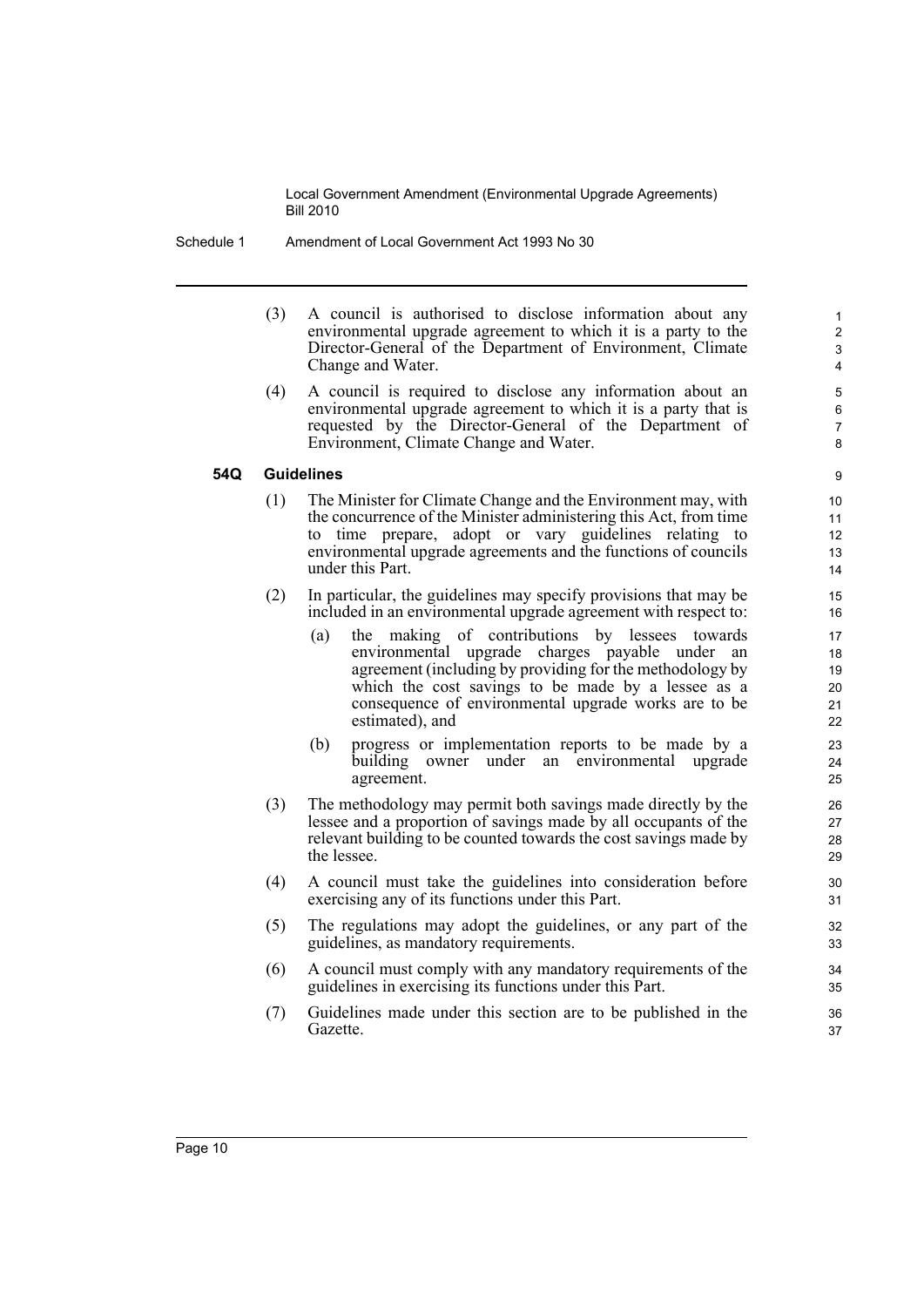Amendment of Local Government Act 1993 No 30 Schedule 1

|       | 54R                   |     | <b>Changes to council area</b>                                                                                                           | $\mathbf{1}$     |
|-------|-----------------------|-----|------------------------------------------------------------------------------------------------------------------------------------------|------------------|
|       |                       |     | The functions of a council under an environmental upgrade                                                                                | 2                |
|       |                       |     | agreement may be exercised by any council to which the assets,<br>rights and liabilities of the council with respect to the agreement    | $\mathsf 3$<br>4 |
|       |                       |     | are transferred by proclamation referred to in section 213.                                                                              | 5                |
| [2]   |                       |     | Section 55 What are the requirements for tendering?                                                                                      | 6                |
|       |                       |     | Insert at the end of section 55 $(3)$ :                                                                                                  | 7                |
|       |                       |     | a contract that is an environmental upgrade agreement<br>(within the meaning of Part 2A)                                                 | 8<br>9           |
| $[3]$ |                       |     | Schedule 8 Savings, transitional and other provisions consequent on<br>the enactment of other Acts                                       | 10<br>11         |
|       |                       |     | Insert at the end of clause $1(1)$ :                                                                                                     | 12               |
|       |                       |     | Local Government Amendment<br>(Environmental Upgrade                                                                                     | 13               |
|       |                       |     | Agreements) Act 2010                                                                                                                     | 14               |
| [4]   |                       |     | Schedule 8, Part 33                                                                                                                      | 15               |
|       | Insert after Part 32: |     |                                                                                                                                          |                  |
|       |                       |     |                                                                                                                                          |                  |
|       |                       |     |                                                                                                                                          | 17               |
|       |                       |     | Part 33 Provisions consequent on enactment of<br><b>Local Government Amendment</b>                                                       | 18               |
|       |                       |     | (Environmental Upgrade Agreements) Act                                                                                                   | 19               |
|       |                       |     | 2010                                                                                                                                     | 20               |
|       | 98                    |     | Effect of environmental upgrade agreement on existing leases                                                                             | 21               |
|       |                       | (1) | A term of a lease entered into before the commencement of                                                                                | 22               |
|       |                       |     | section 54N, as inserted by the <i>Local Government Amendment</i>                                                                        | 23               |
|       |                       |     | (Environmental Upgrade Agreements) Act 2010, that requires a                                                                             | 24<br>25         |
|       |                       |     | lessee to pay to the lessor any charge payable by the lessor to a<br>council under Chapter 15 is taken to also require the lessee to pay | 26               |
|       |                       |     | to the lessor a contribution towards any environmental upgrade                                                                           | 27               |
|       |                       |     | charge payable under any environmental upgrade agreement that<br>relates to the premises that are the subject of the lease.              | 28<br>29         |
|       |                       | (2) | Section 54N applies in respect of the contribution.                                                                                      | 30               |